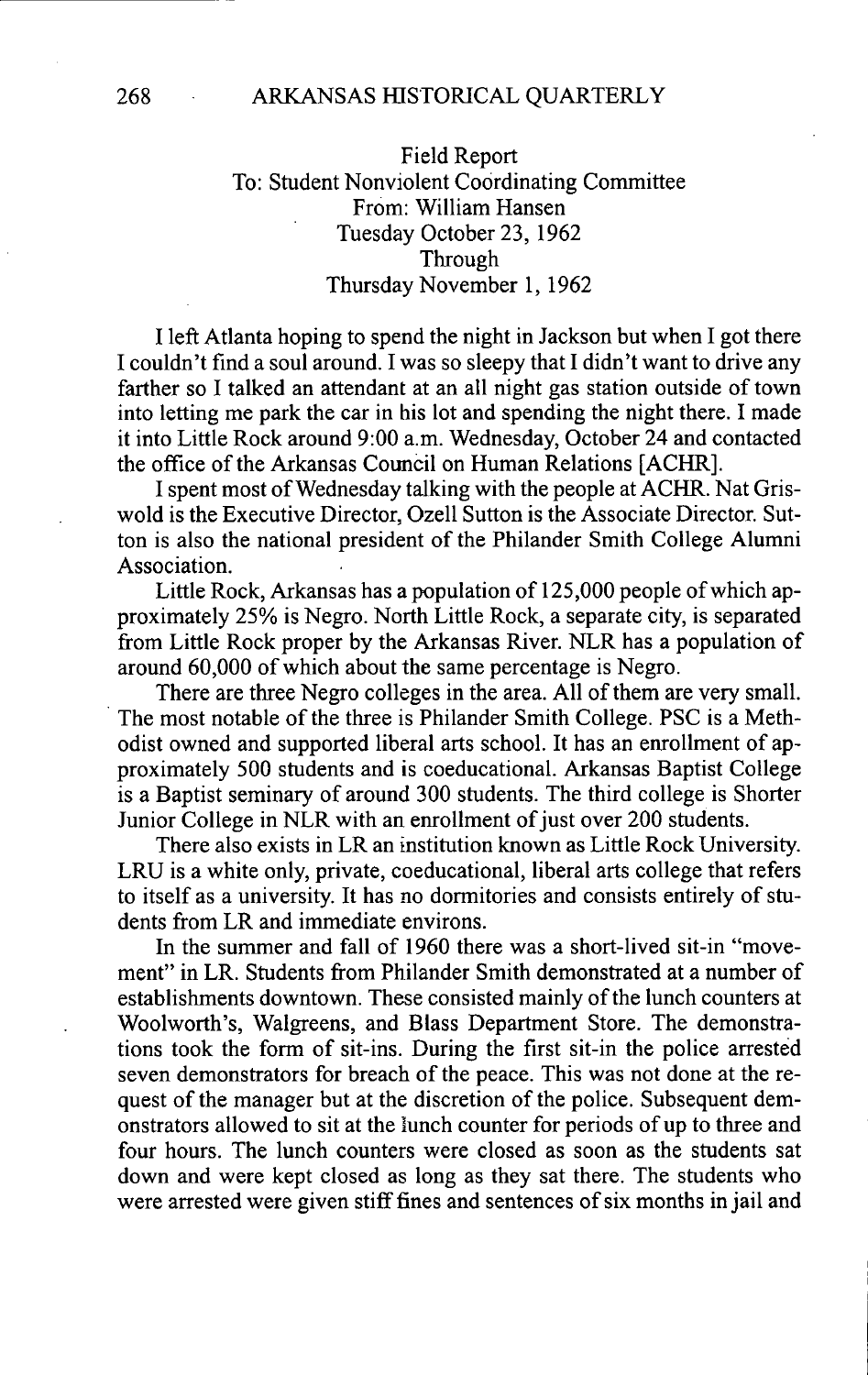a fine of \$500. The exact reasons for the movement discontinuing are somewhat lost in history. One of the main reasons seems to be a leadership dispute. It seems that a number of the students served in a leadership capacity. The organization at that time was known as the Student Nonviolent Coordinating Committee.<sup>13</sup> The executive committee voted to pursue certain tactics and one of the leaders, William Bush, now the president of Student Government, decided that he didn't agree and refused to work with the movement any longer. The organization subsequently collapsed. PSC has always been represented at the SNCC meetings in the past most of the time in the person of a fellow by the name of Worth Long.<sup> $14$ </sup> The kids here that have been involved in the movement also feel a certain identification with SNCC. In the summer of 1961 CORE or somebody sent a bus load of Freedom Riders through Little Rock.<sup>15</sup> They were arrested for breach of the peace but the charges were later dropped and they were released. There has since been no interference at the bus stations. Therefore the only thing desegregated about LR are the bus stations, the city buses, and the schools tokenly. $^{16}$ 

Pine Bluff, Arkansas, is a city of 44,000 people about forty miles southeast of LR. It has a Negro population of over forty percent. There really never has been a movement there of any serious significance.<sup>17</sup> Part of the Dollarway school district takes in some of Pine Bluff. There was a boycott of a Newberry's lunch counter and store a few years ago that resulted in taking the counter out. During the sit-ins in the rest of the south in 1960 some of the students called a meeting together to plan some sit-ins but the president [Lawrence A. Davis] of the college got

 $<sup>13</sup>$ This is an error. The group was not known as the Student Nonviolent Coordinating</sup> Committee until autumn 1960; John A. Kirk, *Redefining the Color Line: Black Activism in Little Rock, Arkansas, 1940-1970* (Gainesville: University Press of Florida, 2002), 145.

<sup>4</sup>Hansen had met Worth Long at SNCC conferences before coming to Little Rock. Long was credited with "good public relations sense" and the ability to organize that was essential to successful sit-in protests. Kirk, "Origins of SNCC in Arkansas," 15.

<sup>15</sup>See John A. Kirk, "Battle Cry of Freedom: Little Rock, Arkansas, and the Freedom Riders at Fifty," *Arkansas Review: A Journal of Delta Studies* 42 (August 2011): 76-103.

 $<sup>16</sup>Desegregion$  of the Little Rock public transportation system came about in 1956,</sup> when a U.S. Supreme Court ruling was misunderstood. Believing that *South Carolina Electric & Gas Co.* v. *Flemming* required the integration of public transport. Little Rock (along with Hot Springs, Pine Bluff, and Fort Smith) desegregated, including their interstate bus terminals. Kirk, *Redefining the Color Line,* 101.

<sup>17</sup>In fact, Pine Bluff had been the headquarters for the Committee on Negro Organizations (CNO), an organization begun by attorney W. H. Flowers in 1940 that sought political, economic, and social equality for African Americans. One of its primary aims was securing African Americans' right to vote in Democratic primaries, the only elections that mattered in one-party Arkansas. John A. Kirk, "'He Founded a Movement': W. H. Flowers, the Committee on Negro Organizations, and Black Activism in Arkansas, 1940- 1957," in *Beyond Little Rock,* 56-65.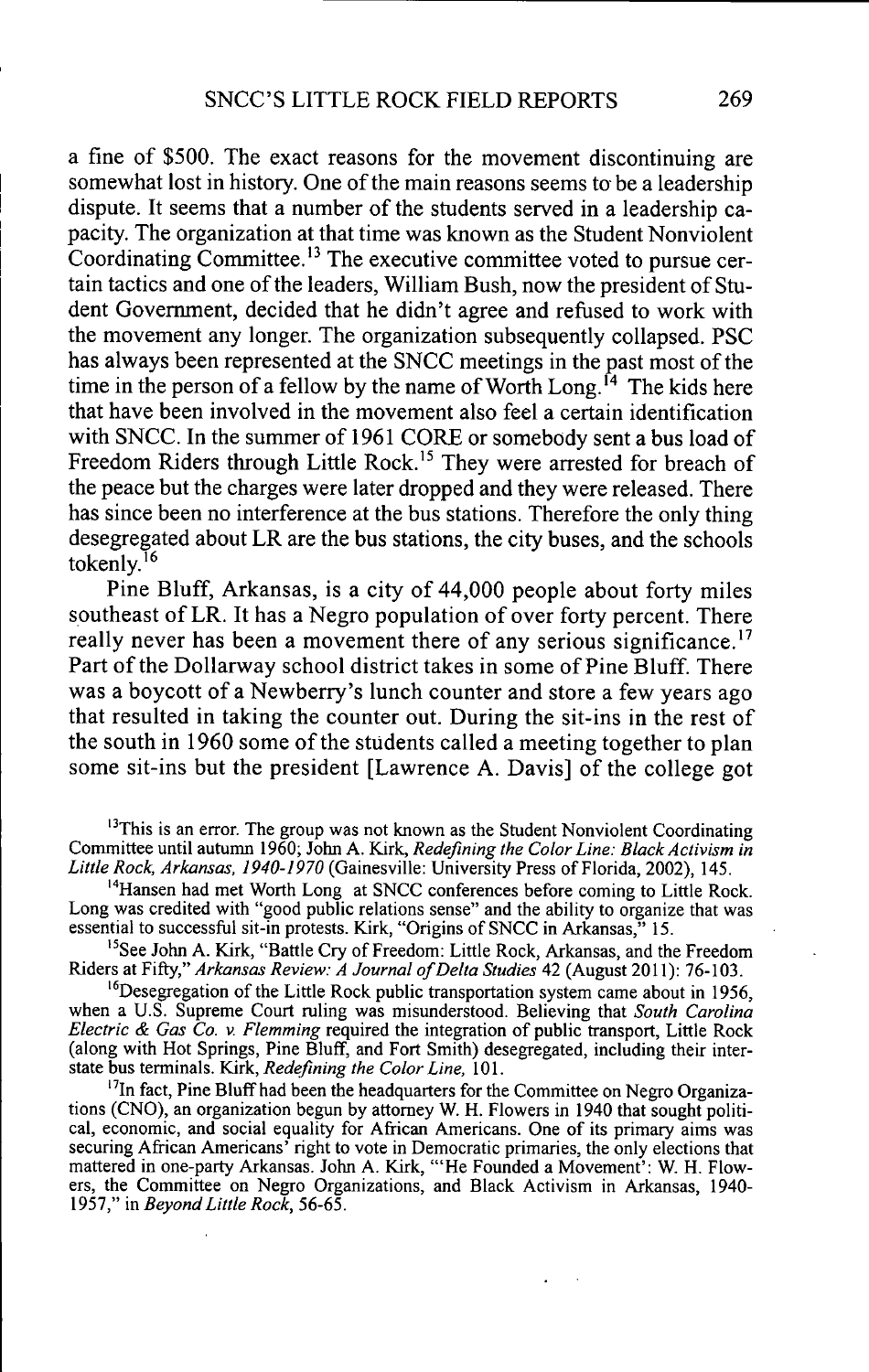wind of it and immediately expelled the three ringleaders which included the president of the Student Council and the editor of the newspaper. This action very effectively stifled any further protest action on the part of anyone. As far as I know nothing in the town is desegregated.

There is in PB a college known as Arkansas Agricultural, Mechanical, & Normal. This is an all Negro, coeducational, state school with an enrollment of 2300 students. The town, at first glance, seems quite a bit like Albany.

According to the people at ACHR the situation here in LR is rather contradictory. They feel that the only answer is direct action or the threat of it. Consequently they feel that the students are the only ones to supply this type of action and since they haven't been doing anything maybe SNCC can get something organized. The most vulnerable point in LR's armor seems to be its image. Prior to 1957 five new industries a year moved into Little Rock. Since 1957 not one moved into the area until last year and that was the only one. It was reported that the Chamber of Commerce went out and "bought" it. Since 1957 the city has been laboriously trying to rebuild its completely shattered image. There is indication that they might consider capitulating to demands rather than suffer through another outbreak of racial trouble.<sup>18</sup> Arkansas on the whole is in bad shape. They lost two Members of Congress in the last census and the Census Bureau predicts that they will lose two more in the 1970 census. There is not one dental school, public or private, in the entire state.

Late Wednesday aftemoon I contacted Worth Long, a PSC student who has attended most of the SNCC conferences in the past. He mentioned that there was to be a meeting that night on the campus of students interested in reorganizing the sit-ins. Evidently there have been irregular meetings of the old organization that functioned during 1960. They have an Executive Committee and a chairman, William Bush. Election of new officers is supposed to be coming up soon. At the meeting there were seven students present; four seniors, one junior, and two freshman. We talked mainly about what course of action the students were going to take and when they were going to do it. At this time there seems to be no great groundswell of feeling and enthusiasm among the students. I also explained SNCC: what it had been doing lately, what it planned to do in the future, what it stood for, and the general structure of the organization. It

<sup>&</sup>lt;sup>18</sup>At this point, only one industry, Jacuzzi Brothers, had moved into Little Rock since 1957. Seen from an economic standpoint, Little Rock could not survive another racial confrontation, such as the sit-ins. It needed new industries and capital and had to promote itself as having outgrown massive resistance. Kirk, *Redefining the Color Line,* 139.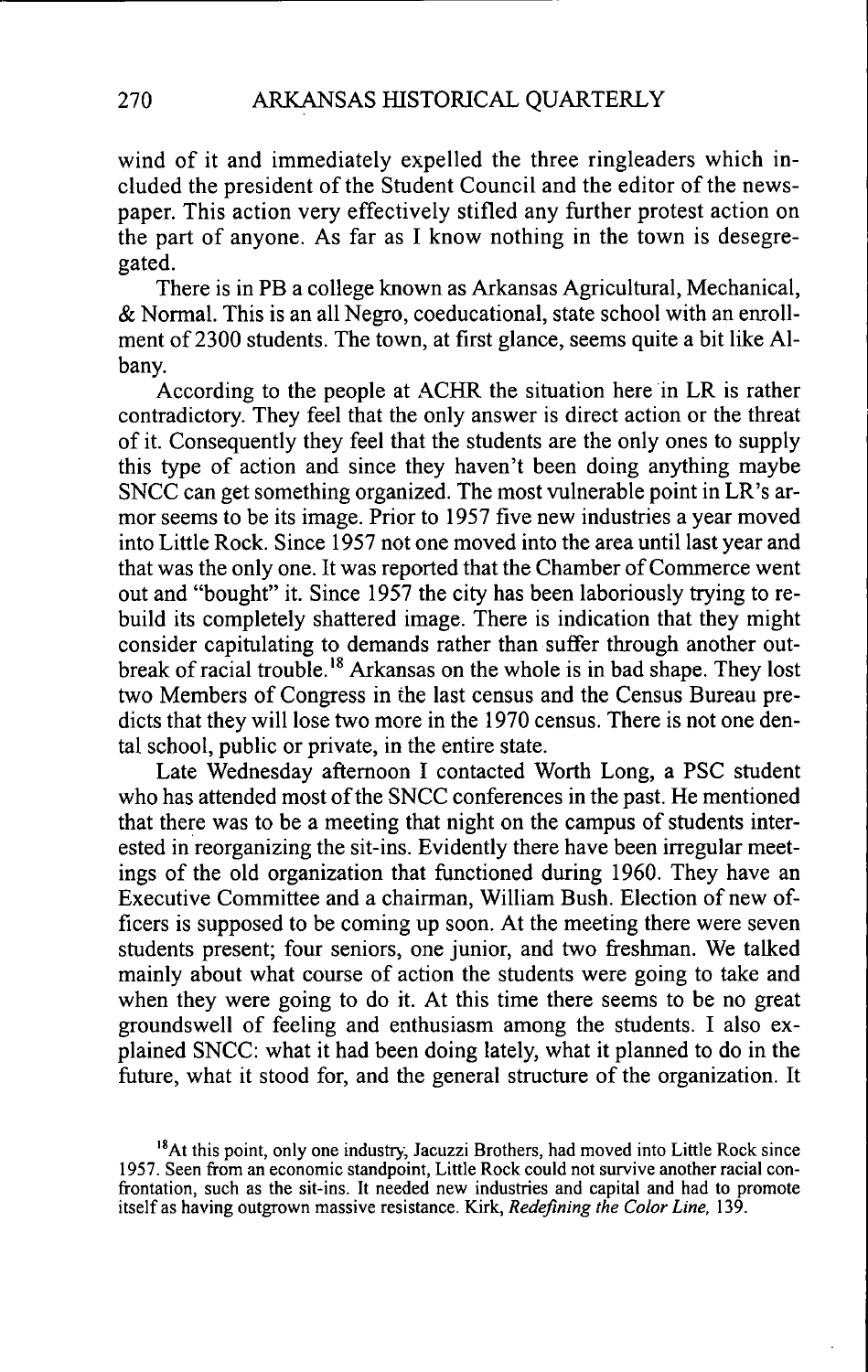was decided to test the Woolworth's lunch counter [at Fourth and Main] the next day.

Around 11:30 a.m. on Thursday, October 25, a student named Bert Strauss, Bush and myself went down to the lunch counter.<sup>19</sup> The strategy was to look as inconspicuous as possible in terms of looking like a test case. All three of us entered separately. I took a seat at the counter first, ordered and was served a cup of coffee. Bush sat down about five seats away from me and requested service. Strauss stayed at another counter and watched the proceedings. One of the waitresses got a Negro bus boy to come over and tell Bush that Negroes were not served there. After about ten minutes of sitting Bush got up and went to see the manager. He asked him if the store policy was not to serve Negroes. The manager replied that it was not the policy of the store not to serve Negroes but the policy of the city.

The most significant thing about the whole incident [was] the absolute lack of tension at the counter when Bush was sitting there. In fact no one even knew he was there until a waitress when serving the woman next to me said something about troublemakers. The woman then looked at Bush sitting there and went back to her eating without even changing expressions. After Bush had been sitting there for about five minutes a woman came up, without noticing Bush, and sat down next to him. After sitting down she gave him a brief glance and paid no more attention to him. The whole incident gives the indication that there would be no widespread consternation among the white community if Negroes were served at the lunch counters. We are hoping that we can talk to the store manager and convince him that the best course that he could take would be to just quietly open up the counter without forcing the students to sit-in. This would not let any opposition have a chance to solidify.

On Thursday night Bush and I went to see a Rev. William Gentry. Rev. Gentry is the head of the Wesley Foundation at Little Rock University.<sup>20</sup> He has been working with the Methodist Student Movement for a number of years. We indicated a desire to set up some sort of meeting between the students at LRU and PSC. He said that there were a few students that he thought would be interested in something of that sort. We arranged for me to meet Rev. Gentry on the campus the next morning for the purpose of meeting some of the students. He said that Father James Drain, the head of

<sup>&</sup>lt;sup>19</sup>Bert Strauss was a student at Philander Smith College.

<sup>&</sup>lt;sup>20</sup>The Wesley Foundation, a Methodist student organization, came to the campus of what is today the University of Arkansas at Little Rock in 1961. Taylor Hoffard, "Wesley Foundation here for discussion, study," *The Forum,* uah-.edu/forum/index,php/2011/10/03/ wesley-foundation-profile/ (accessed January 8, 2012).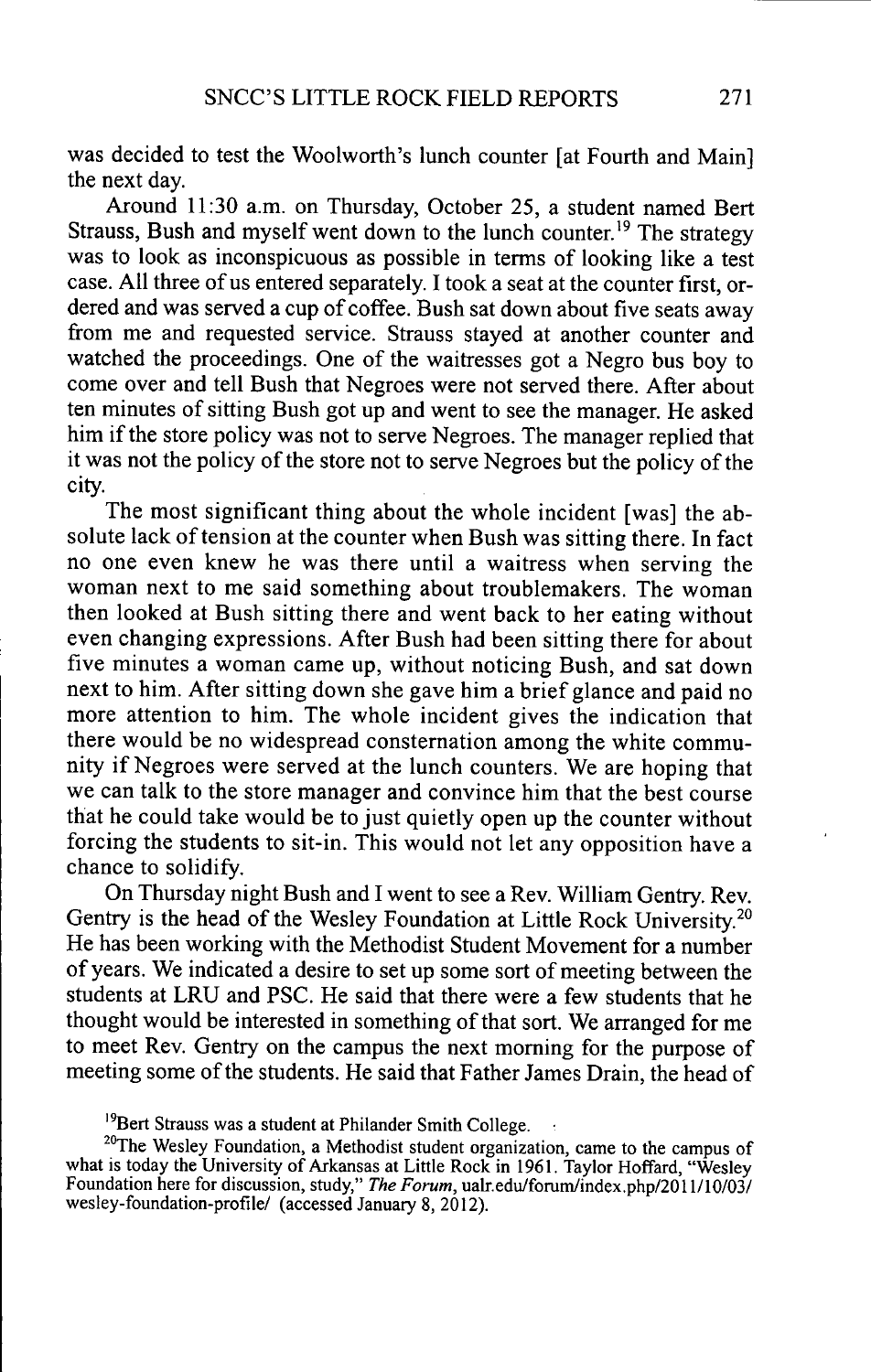the Newman Club on campus, would also be interested in this type of thing.<sup>21</sup> I met the two reverends on Friday October 26 and we met some of the students. They did indicate an interest in what we had in mind but also were afraid of what might happen if the wrong people found out what they were doing. Five or six of the kids did say that they would come to a meeting, however. Rev. Gentry and Father Drain also said that there were others that they would contact. No definite date was set for the meeting but I intend to call Rev. Gentry in a few days.

There was another meeting of the PSC students on Friday aftemoon. One of the main things covered was that there is now an organization known as the Student Freedom Movement (SFM). The executive committee consists of those seven students that had been meeting all along.

On Friday night Ben Grinage, a member of the SFM exec, com., and I drove down to Pine Bluff to see what kind of people we could interest there in doing something.<sup>22</sup> We kind of wandered around the Arkansas A M  $&$  N campus talking to people. We got together a few students for a meeting including the VP of the Student Government, the editor of the school paper, the president of the Student Union, and the president of the sophomore class. We talked about SNCC, Pine Bluff, the movement, segregation, and other connected items. They expressed a definite concern about starting something in PB. They are also concerned about being expelled from school. They do want us to come back for another meeting . . .

A mass meeting was to be held in the Wesley Chapel near the campus on Monday. Bush didn't ask Rev. [Negail] Riley for permission so Rev. Riley got mad and the meeting had to be cancelled. I found this out when I got back into town.<sup>23</sup> As a result the Executive Committee and I went to see Rev. Riley Wednesday night. After soothing all the ruffled feelings the committee decided to ask a lawyer to come to the meeting along with a few adults the next night. The lawyer would explain the legal ramifications of the planned action and the adults would be able to tell a little about the feeling of the adult community conceming sit-ins. Bush disagreed with the rest of the conmiittee saying that this was exclusively a student operation and it was none of the aduhs business. Because the committee went ahead with

 $2^{1}$ The Newman Club is a Catholic student organization.

 $22$ Ben Grinage was a student at Philander Smith College as well as a Methodist minister. He would become an integral part of the Arkansas Project as it spread across the state, eventually becoming its director after Hansen stepped down. Holly McGee, "'It Was the Wrong Time and They Just Weren't Ready': Direct-Action Protest in Pine Bluff, 1963," *Arkansas Historical Quarterly* 66 (Spring 2007): 18-42 (republished in Wallach and Kirk, *Arsnick, 35-53). •*

<sup>23</sup>On Riley, see Kirk, *Redefining the Color Line*, 152.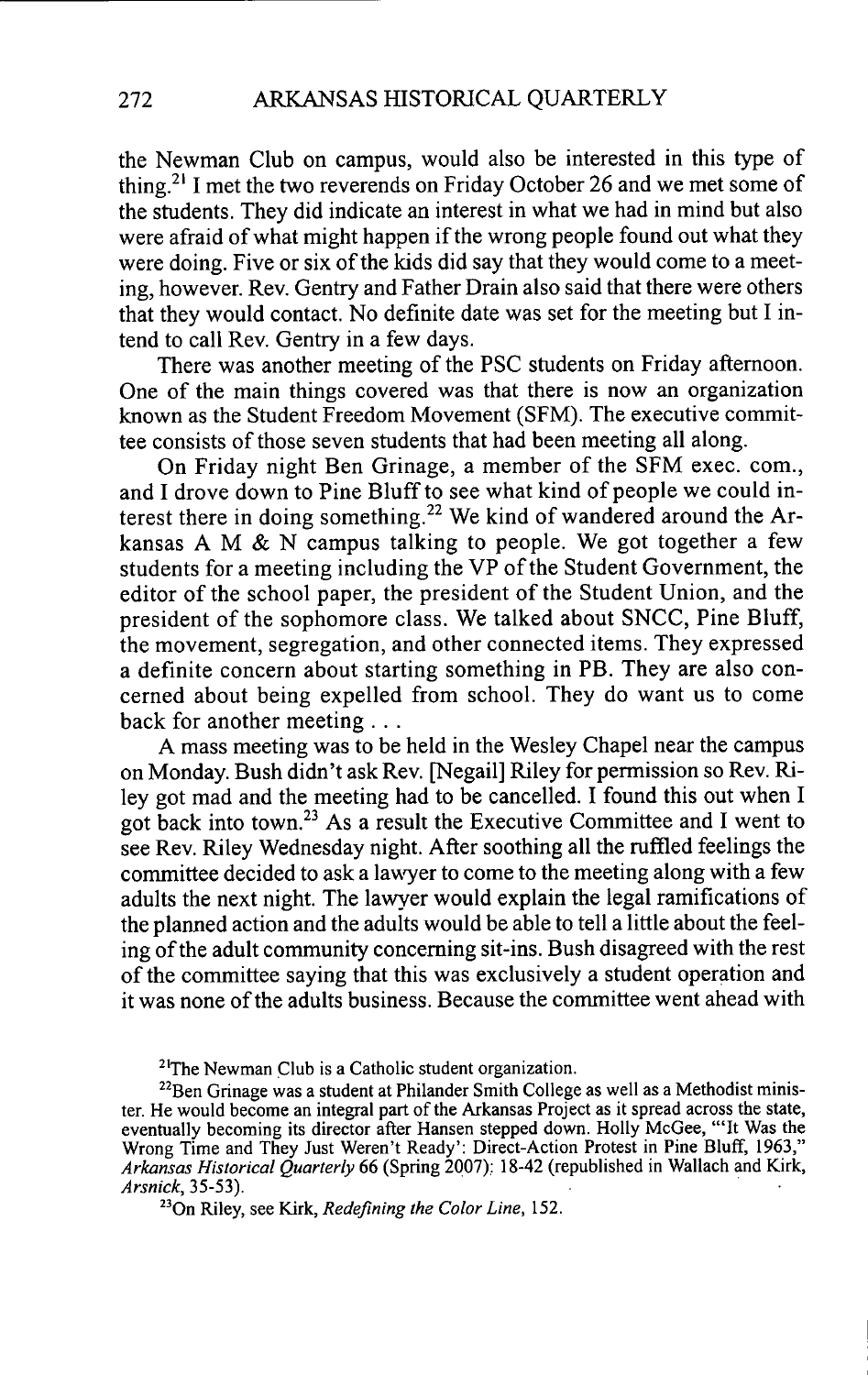the plan to invite these people Bush said he wasn't going to come to the meeting. I have noticed this in other meetings with these kids that if Bush doesn't get his own way he threatens to take his marbles and go home. This is indicated also in what I heard about why the 1960 sit-ins stopped. The big reason why he is needed is that he carries a great deal of influence with the students. At the meeting on Thursday, November 1, Bush did show up for the meeting. He also brought with him a plan for what the SFM should do. His plan was not adopted in total so he resigned (a la De Gaulle). Without his help it will be much more difficult to mobilize the students but it will be done anyway . . .

Hansen

**\* \* \***

## Field Report To: Student Nonviolent Coordinating Committee From: William Hansen

Fridav November 2. 1962

I'm learning to utilize the Sherrod technique.<sup> $24$ </sup> In order to get a rapport with the local people in Terrell County [Georgia] one picks cotton. At Philander Smith College, especially when it's Homecoming week-end, one builds floats, which is what I did Friday until two o'clock Saturday moming. If I must say so myself, we did a pretty good job. The float that I helped to build won the first prize.

Saturday November 3. 1962

I have given in to the Homecoming fever. That is all anyone around here is thinking about now anyway. Civil rights and sit-ins are a lost cause until the week-end is over so I went to the football game this aftemoon and watched old P.S.C. get shellacked for the eighth straight time this year. That is one pathetic football team.

Sunday November 4. 1962

We had a meeting tonight at which Worth Long was elected chairman of the Student Freedom Movement. The feeling of the Executive Commit-

 $^{24}$ Charles Sherrod had been the field secretary and director of SNCC in southwest Georgia and played a major role in the Albany Movement. Bom and raised in Petersburg, Virginia, he joined SNCC in 1960, part way through earning his bachelors degree in divinity at Virginia Union University. Part of Sherrod's "technique" was for SNCC members and volunteers to participate in local activities to gain the trust of African Americans. Hogan, *Many Minds, One Heart,* 38-39, 204; Jimmy B. Fenison, "Sherrod, Charles," www.blackpast.org/?q=aah/sherrod-charles-1937 (accessed January 8, 2012).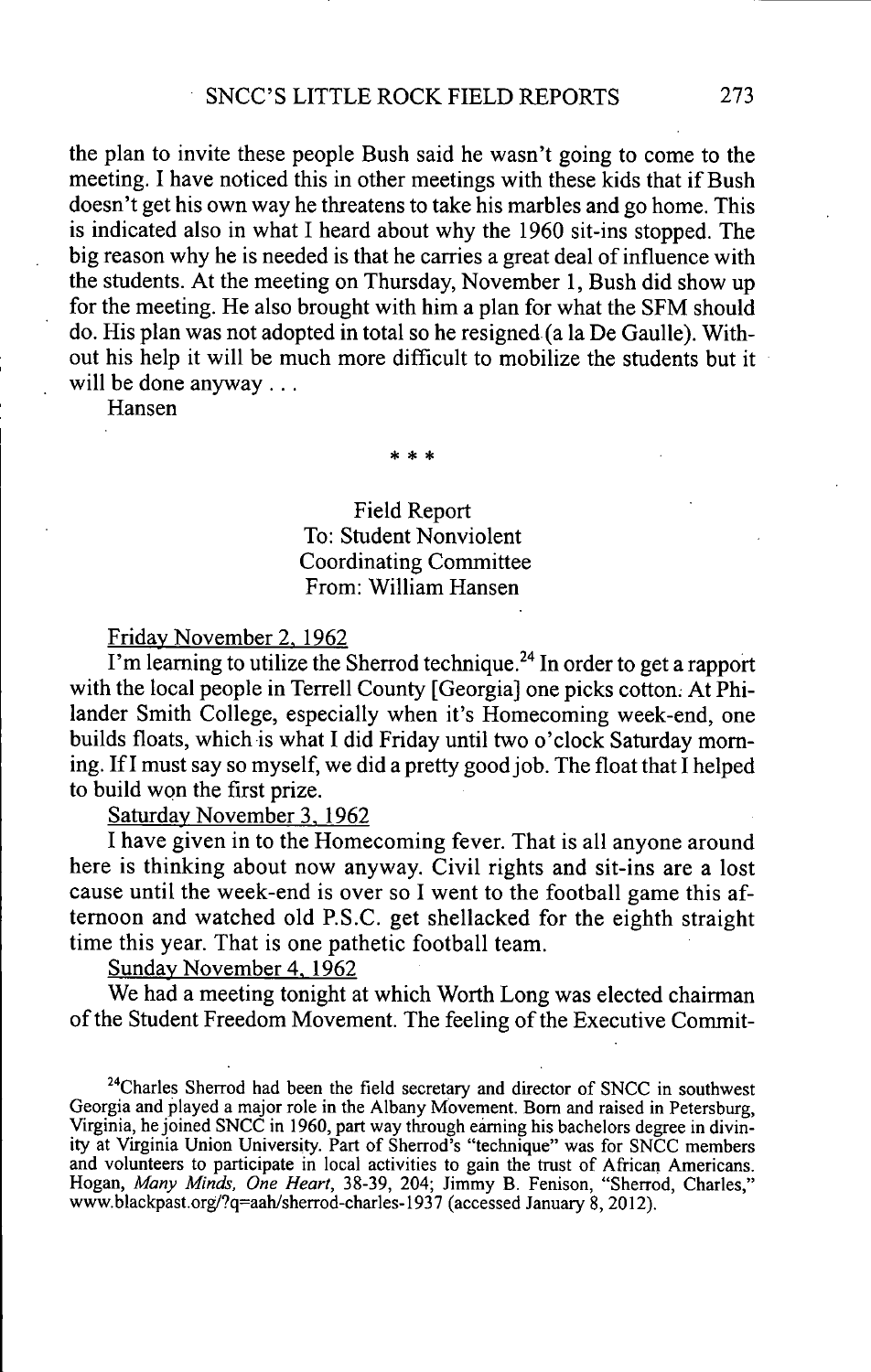tee [is] that it might be possible to talk the Woolworth manager into opening the lunch counter if we could ever get hold of him to arrange a meeting. He seems to be trying to avoid us. We have been trying for almost two weeks to get hold of him by phone and arrange an appointment, unsuccessfully of course, so tomorrow four of the kids are going down to the store and try to catch him there. If this doesn't work, the sit-ins are scheduled to start this coming Wednesday around noon. There will be a meeting of all students interested in Wednesday's action on Tuesday night.

Monday November 5. 1962

The four students designated as negotiators are Worth Long, Fran Blackman, Ben Grinage, and Bert Strauss. The reasons for these four being chosen are interesting, I think. Worth Long was chosen because he is chairman and because he talked to the manager over a year ago when the signs saying "white" and "colored" were removed from the drinking fountains. Fran was chosen because the other three negotiators are men and she's a cute little thing which may soften some of the hostility that the manager may have. Ben was chosen because he is a licensed Methodist minister who pastors a little church about thirty miles outside of L.R. while he is going to school. He will, of course, be introduced as REV. Ben Grinage. Bert was chosen because he had been an observer on the test case last week and can testify first hand to the fact that there was an absolute lack of any kind of excitement on the part of the white customers when a Negro sat down next to them at the counter.

The four negotiators went to the manager's office at 12:00 today. He wasn't there so three of them stayed in his office while Worth went out onto the floor to look for him. When Worth found him the manager didn't want to talk but Worth emphasized the fact that there were plenty of people concerned about the problem of the lunch counter and that maybe a solution could be reached by discussing it and that would not necessitate any kind of public action that would result in unpleasantries and hard feelings. Finally the manager agreed to go up to his office and talk to the kids.

At first he wasn't even inclined to consider their request but then Fran told him, "The students are pretty worked up about this and we can't hold them off much longer so you had better do something soon." This gave the impression that the negotiators were the campus moderates and that they were doing the Woolworth Co. a favor by holding the student body back long enough to hold the conference. The manager then stopped talking the tough line and started getting defensive and saying that the blame lay on the community customs and not on the Woolworth co. or the manager. The man then wanted to stall a couple of weeks before giving an answer but the students said that they had to bring [one] back to campus by Wednesday at the latest. The manager then said that he would tell them one way or an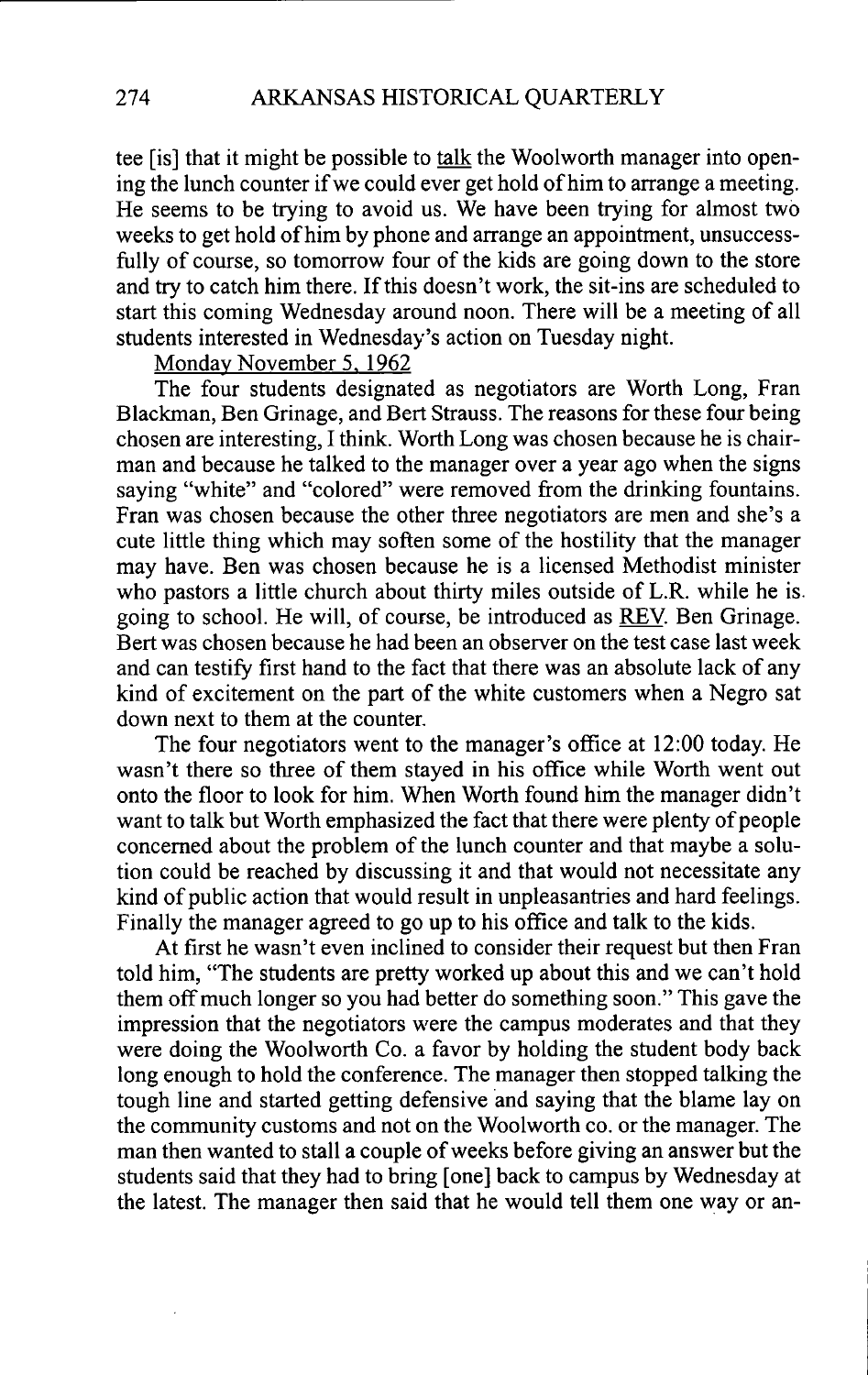other by Wednesday and that they should come back to see him then at noon.

We are moving under the assumption that the man is not going to open up. The plan, at this point, is to demonstrate only at the Woolworth counter. The way it will operate is that, while the negotiators are talking to the manager, the other students will enter the store and act like shoppers. If the negotiations fail a signal will be given and all the students will immediately take places at the lunch counter.

We are faced with the difficulty of convincing students intellectually, of the worth of sit-ins. As soon as the initial action takes place it will become much more real to all the students and, as a result, they will participate with an issue to rally around that is not abstract.

At this point we are having a problem with students who don't want to go to jail. If arresting the people who are sitting-in is the way Woolworth's is going to react we may have a problem getting people. Therefore, it may be necessary for some people to stay in jail to set an example.<sup>25</sup>

A difficult situation is arising in that a number of times I have been asked by some of the students what I am going to do when the sit-ins start. It is becoming difficult to continue talking to these kids about sitting-in, organizing them to do so, and then not go with them when they go downtown. At this point the most emphasized thing that can be done in terms of the movement is to sit-in and, if necessary, go to jail. I am afraid that my relationship with these students may deteriorate if I don't go with them. I would appreciate any comments you might have on this situation.

Tuesdav November 6. 1962

Today is Peggy's birthday and I spent a considerable amount of time wishing I could spend it with her.<sup>26</sup> Besides doing that I went around L.R. and met a few people that I thought could help us. It seems that when the sit-ins were going on two years ago the Negro YMCA here said that if the students ever wanted a place to meet they could use the Y facilities. I went over to see if that were still true. The lady told us that we could use it but she wasn't the most enthusiastic person I've ever met.

<sup>25</sup>The SNCC technique known as "jail, no bail" was popularized by James Lawson, who had spent his childhood in Ohio and moved to Nashville in 1959 for divinity studies at Vanderbilt University. By the time he joined SNCC, he was akeady well trained in the use of nonviolent direct action through his association with the Fellowship of Reconciliation and CORE, his refusal to serve in the Army during the Korean War, and his training in Mahatma Gandhi's policy of satyagraha. Activists sought to put pressure on jails in the South by refusing to pay bail for arrests that would not have been made if African Americans had the rights to which they were entitled. "Jail, no bail" was also a realistic response to SNCC's perpetual lack of ftmds. Carson, *In Struggle,* 22-28.

 $^{26}$ Peggy was Hansen's girlfriend at the time.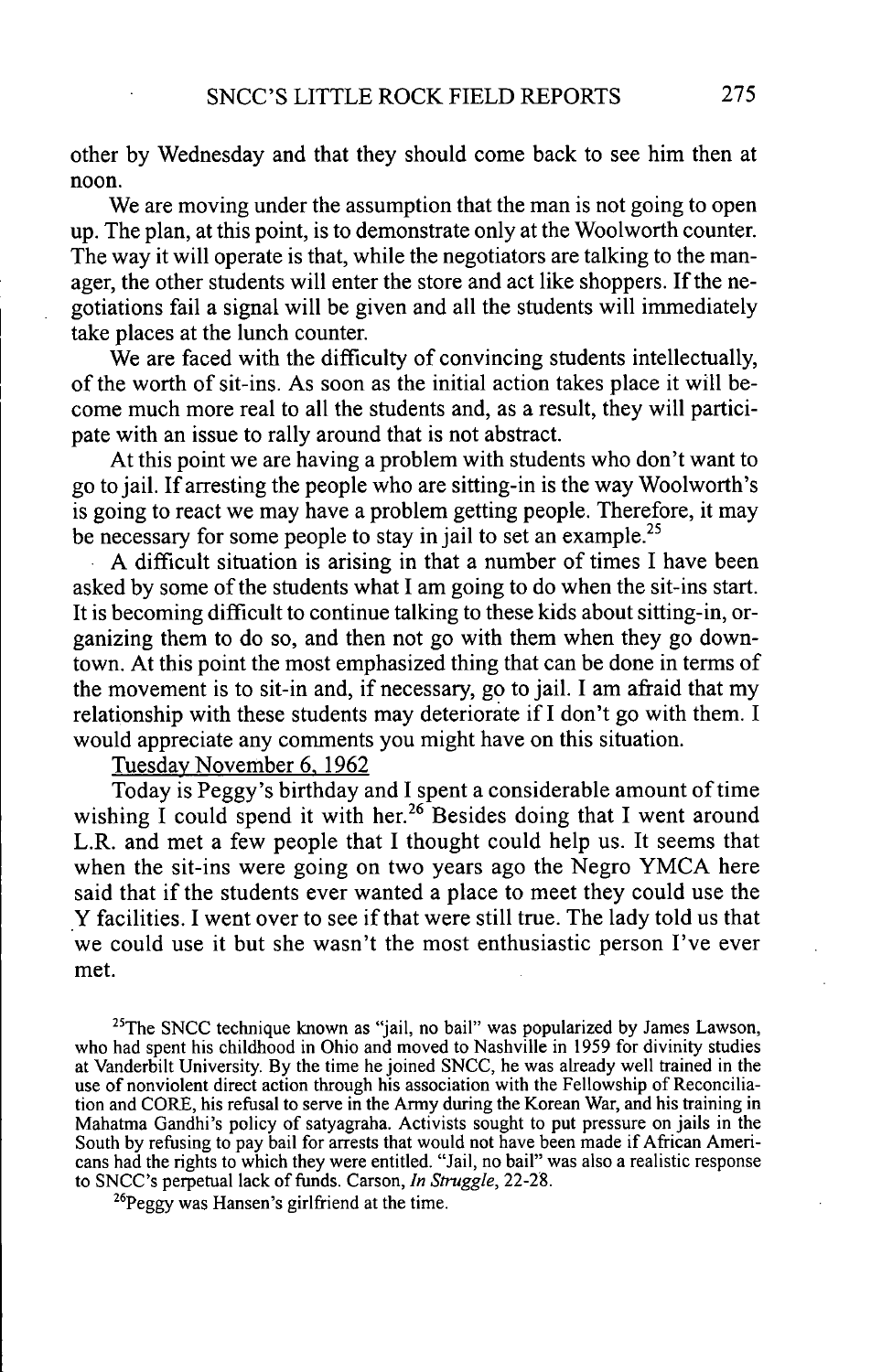I also went over to see the people at the Urban League.<sup>27</sup> The UL seems to be relatively active here in LR. They voluntarily went off the Communify Chest list of member organizations during the school crisis so as not to take a chance on hurting the drive. Since then they have not been able to get back on and that maybe why they are able to be a little more "controversial." They don't have to depend on the white folks' money.

We had a meeting of all those who were to go on the demonstration tomorrow to brief everyone on their respective function.

Wednesdav. November 7. 1962

The way we had it arranged today was for the negotiators to go with Worth in this car. The others went with me in the "SNCC" car. The negotiators went in first to talk with the manager. I left the other kids out in the car and went inside also. When Worth and the others left the manager, Mr. George Slaton, they went over to the lunch counter and sat down. I went outside and motioned for the others to come in. They do so and took seats at the counter. The lunch counter manager immediately turned out the lights and stopped serving food to anyone. The white customers who were already eating were allowed to finish their food and then left. In about ten minutes everyone but the eleven students had left the counter. The kids immediately took out their books and started studying. A small crowd gathered but no incidents took place. The temper was one of curiosify rather than anger. A number of people in the store were muttering things like "damn niggers" but they didn't look like they wanted to riot about it. Quite a few people who came in and saw the colored counter blamed the students because they weren't able to get anything to eat. However, a number of people didn't pay attention to the students and sat down at the counter after it was closed and wanted to get something to eat. One amusing, and noteworthy, incident happened when a white teenager came in and sat down near Worth. Seeing no waitresses he turned to Worth and said "Where are the waitresses?" Worth replied that he didn't know what was going on either and that he had sat down at the counter and asked for a cup of coffee when the waitresses turned off all the lights and closed the counter. The white boy commented, "That's silly," got up and left. He evidently didn't know what was going on.

Immediately after the students sat down I called the two dailies, the Arkansas Democrat and the Arkansas Gazette, the UPI, the AP, and the TV and radio stations. They showed up almost immediately. The police came

 $27$ The National Urban League is a civil rights organization founded in 1910 that focuses upon improving the economic standing of African Americans through education, better employment, and housing. In 1965, it had seventy branches across the country. Whitney M. Young, Jr., "The Urban League and its Strategy," *Annals of the American Academy of Political and Social Science 357* (January 1965): 102-107.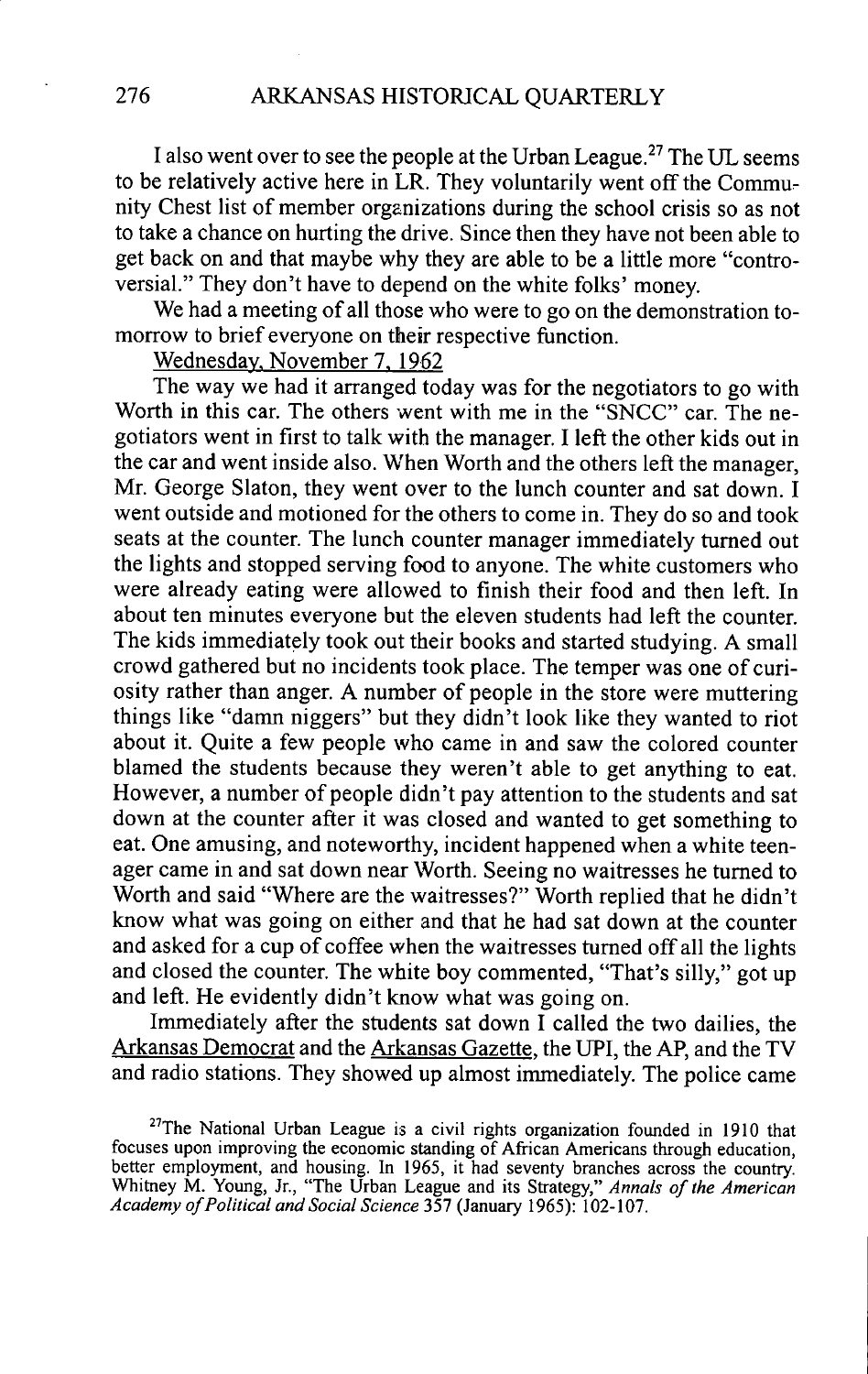a little later but just walked up and down. The manager didn't ask them to do anything. All this time I kind of wandered about the store trying to find out people's attitudes. At 2:00 p.m. all the students got up and left the store.

I found out later that the manager had told Worth that he was working out a solution to the problem and that the counters would be opened. When Worth asked him for some indication as to when this would happen the manager said he couldn't give a date. The reply was, "How are we going to go back to that campus and tell a thousand waiting students that you're just working on it." That statement is interesting because Philander Smith only has an enrollment of five hundred.

We had a mass meeting tonight in the student union and over fifty students say that they want to participate now.

Another interesting development is that now President Crockett is behind the students.<sup>28</sup> He called Worth in this afternoon and told him that he was disappointed that Worth had not notified him before the students satin but that he fully supported him. This is a radical change of viewpoint in the last three days. Evidently President Crockett (his first name is David, no kidding) figure that if you can't beat them join them.

We got good coverage from the news media. The TV stations all carried films of the sit-ins as did the radio stations. The wire services sent out stories. Enclosed is a copy of the UPI story that Worth went down and got. Also enclosed is an early edition of the moming Gazette. More to come. Much more.

Hansen

# Field Report To: Student Nonviolent Coordinating Committee From: William Hansen Monday November 26, 1962

We had a just jolly trip back from Nashville that included getting chased out of a gas station in Brownsville, Tennessee because we goofed up their segregated lavatory system. The generator on the car conked out

 $^{28}$ Dr. Roosevelt David Crockett became president of Philander Smith College in the summer of 1961. He had been a student there; F. Erik Brooks and Glenn L. Starks, *Historically Black Colleges and Universities: An Encyclopedia* (Santa Barbara, CA: Greenwood, 2011), 78.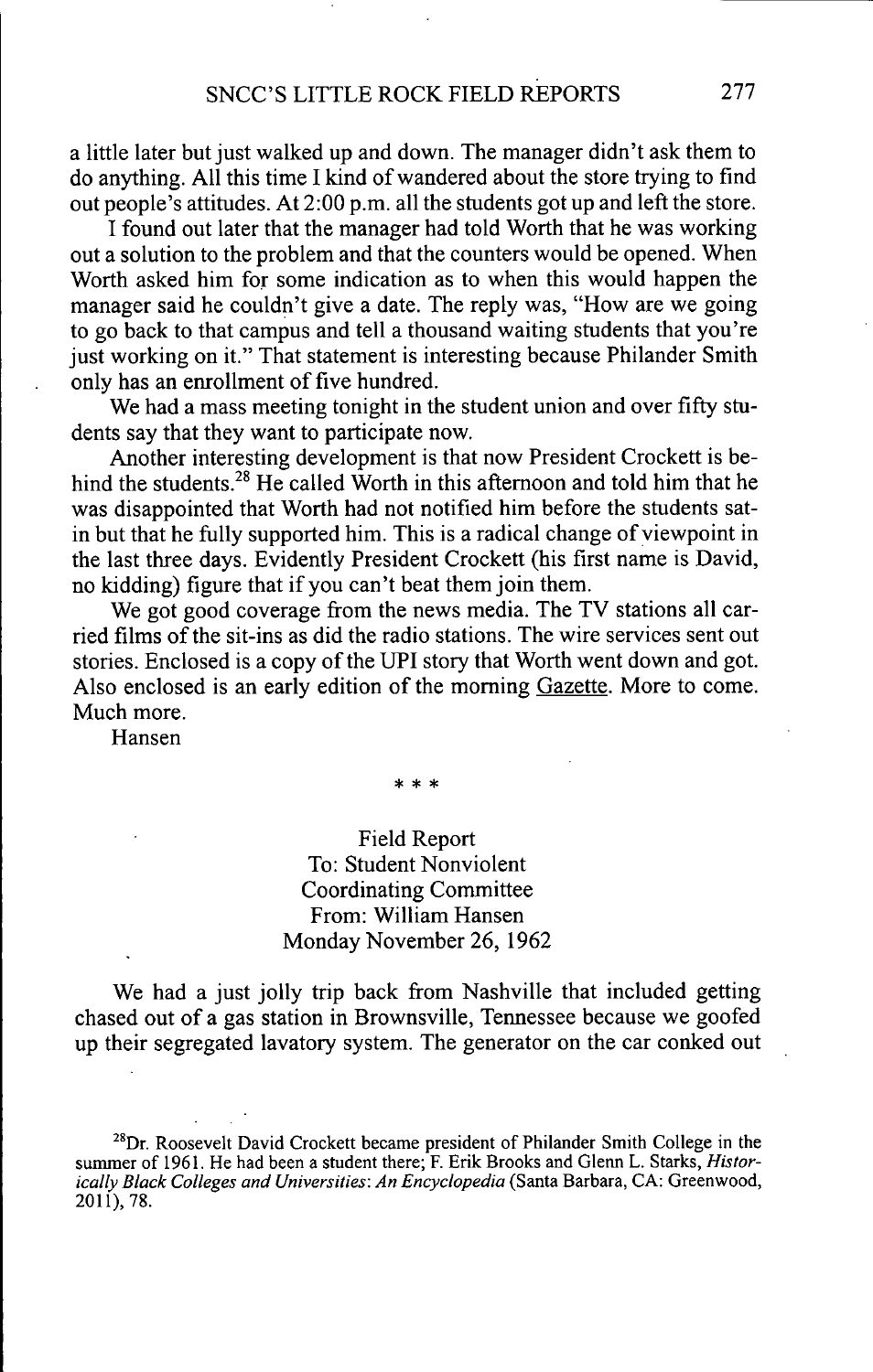in DeValls Bluff, Arkansas so we had to limp into Little Rock at about 5:30 in the moming, with no headlights. Such fun.

The negotiators from the Student Freedom Movement met this moming with the downtown businessmen. It seems that there is a reluctance to act in opening up the lunch counters.

The SFM executive committee met tonight and decided to go into action on Wednesday.

Worth and I went over to Shorter College in North Little Rock to see what we could recruit for Wednesday. They expressed a desire to go but indicated, also, that they weren't particularly willing to make any great sacrifices. First of all they wanted assurances that they wouldn't be thrown in jail and that they wouldn't get beaten. They also said that they would need the permission of the administration. Shorter College is going to take a lot of work.

Tuesdav November 27. 1962

We gathered together a group of students to work in the campaign of Dr. Morris Jackson.<sup>29</sup> He is a Negro running for the L.R. School Board. The election is next Tuesday, December  $4<sup>th</sup>$ .

We had a mass meeting in the Student Union Building at which time we told the students of the breakdown in negotiations and the start of sitins again the next day. The plans are to sit-in a Woolworths, Walgreen's, McLellens, and Blass' Department Store.

Wednesdav November 28. 1962

At 11:30 nine people took seat at the Walgreen's lunch counter [at Fifth and Main]. The proprietor immediately roped off the counter and booths and put up a sign saying "This counter is closed in the interest of public safety."

At 12:30 I got up to take some students back to school for class and pick up some others who were just out of class. When we retumed we joined the others at the counter. At 1:30 some other students got up to go to class. When one of the students that was leaving wanted to come back into the roped off area to say something that he forgot to say before he left the manager wouldn't allow him to do so. The manager got rather nasty at that point so Worth and I decided to find out just what he would do if someone refused to leave. We went out into the other side of the store and then retumed to the counter. The manager then told us that we would have to leave and we refused. He called the police and we were arrested for "fail-

 $^{29}$ Hansen is referring to Dr. Maurice Jackson, a founding member of the Council on Community Affairs (COCA), a local civil rights organization. In 1959, he had attempted to run for the Little Rock school board but was persuaded by the local African-American elite to abandon his campaign. This was his second attempt to be elected to the board; Kirk, *Redefining the Color Line,* 140, 151.